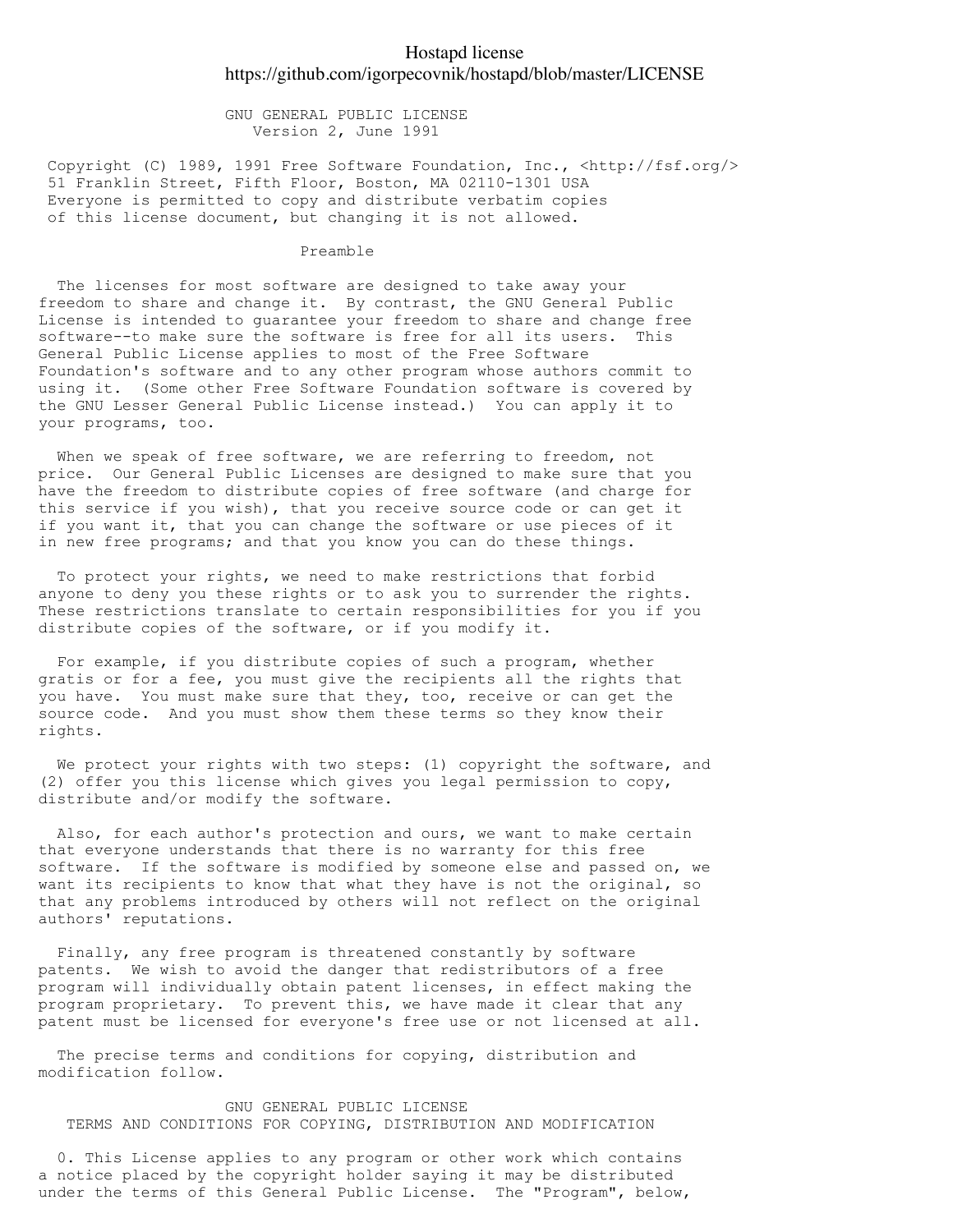refers to any such program or work, and a "work based on the Program" means either the Program or any derivative work under copyright law: that is to say, a work containing the Program or a portion of it, either verbatim or with modifications and/or translated into another language. (Hereinafter, translation is included without limitation in the term "modification".) Each licensee is addressed as "you".

Activities other than copying, distribution and modification are not covered by this License; they are outside its scope. The act of running the Program is not restricted, and the output from the Program is covered only if its contents constitute a work based on the Program (independent of having been made by running the Program). Whether that is true depends on what the Program does.

 1. You may copy and distribute verbatim copies of the Program's source code as you receive it, in any medium, provided that you conspicuously and appropriately publish on each copy an appropriate copyright notice and disclaimer of warranty; keep intact all the notices that refer to this License and to the absence of any warranty; and give any other recipients of the Program a copy of this License along with the Program.

You may charge a fee for the physical act of transferring a copy, and you may at your option offer warranty protection in exchange for a fee.

 2. You may modify your copy or copies of the Program or any portion of it, thus forming a work based on the Program, and copy and distribute such modifications or work under the terms of Section 1 above, provided that you also meet all of these conditions:

 a) You must cause the modified files to carry prominent notices stating that you changed the files and the date of any change.

 b) You must cause any work that you distribute or publish, that in whole or in part contains or is derived from the Program or any part thereof, to be licensed as a whole at no charge to all third parties under the terms of this License.

 c) If the modified program normally reads commands interactively when run, you must cause it, when started running for such interactive use in the most ordinary way, to print or display an announcement including an appropriate copyright notice and a notice that there is no warranty (or else, saying that you provide a warranty) and that users may redistribute the program under these conditions, and telling the user how to view a copy of this License. (Exception: if the Program itself is interactive but does not normally print such an announcement, your work based on the Program is not required to print an announcement.)

These requirements apply to the modified work as a whole. If identifiable sections of that work are not derived from the Program, and can be reasonably considered independent and separate works in themselves, then this License, and its terms, do not apply to those sections when you distribute them as separate works. But when you distribute the same sections as part of a whole which is a work based on the Program, the distribution of the whole must be on the terms of this License, whose permissions for other licensees extend to the entire whole, and thus to each and every part regardless of who wrote it.

Thus, it is not the intent of this section to claim rights or contest your rights to work written entirely by you; rather, the intent is to exercise the right to control the distribution of derivative or collective works based on the Program.

In addition, mere aggregation of another work not based on the Program with the Program (or with a work based on the Program) on a volume of a storage or distribution medium does not bring the other work under the scope of this License.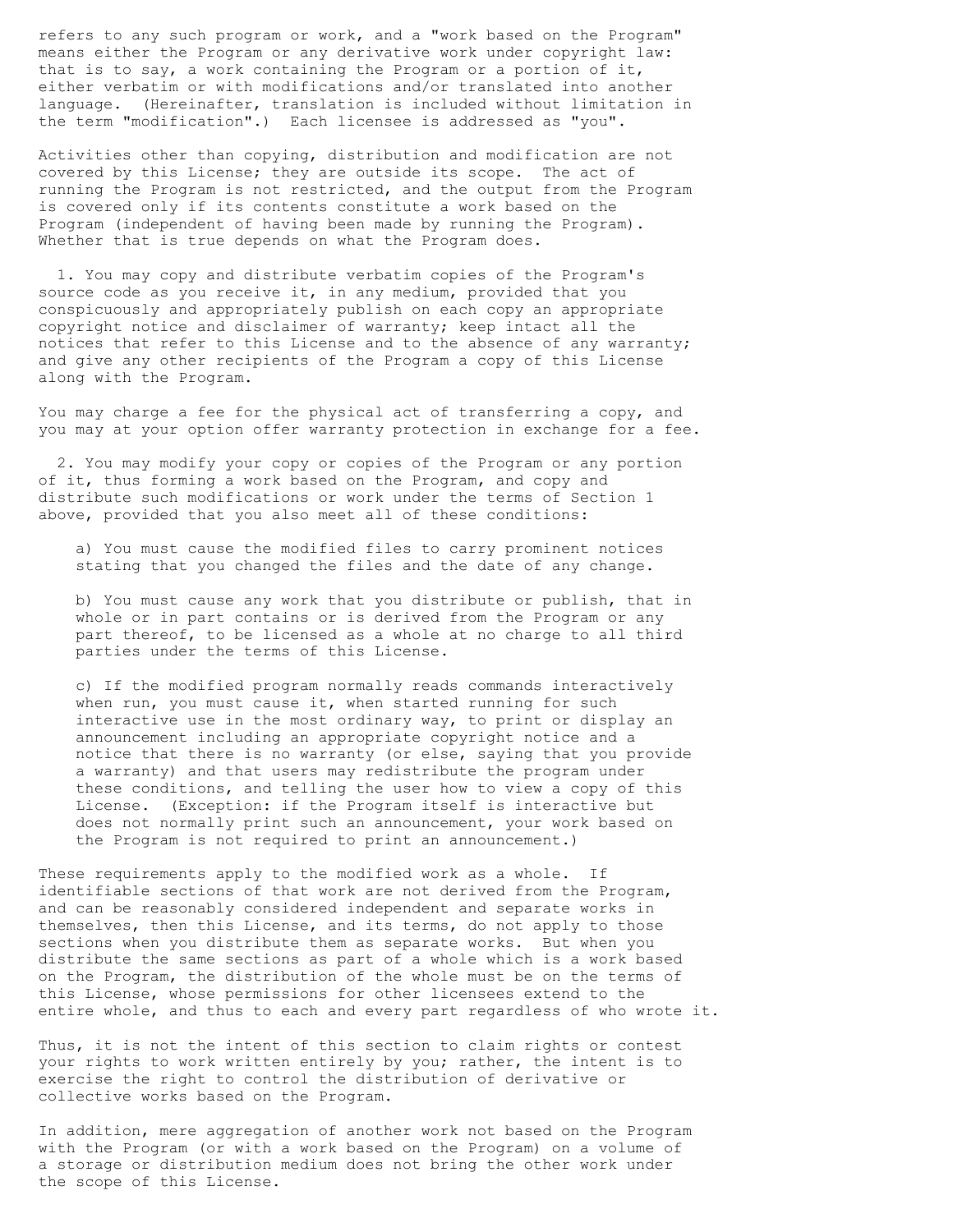3. You may copy and distribute the Program (or a work based on it, under Section 2) in object code or executable form under the terms of Sections 1 and 2 above provided that you also do one of the following:

 a) Accompany it with the complete corresponding machine-readable source code, which must be distributed under the terms of Sections 1 and 2 above on a medium customarily used for software interchange; or,

 b) Accompany it with a written offer, valid for at least three years, to give any third party, for a charge no more than your cost of physically performing source distribution, a complete machine-readable copy of the corresponding source code, to be distributed under the terms of Sections 1 and 2 above on a medium customarily used for software interchange; or,

 c) Accompany it with the information you received as to the offer to distribute corresponding source code. (This alternative is allowed only for noncommercial distribution and only if you received the program in object code or executable form with such an offer, in accord with Subsection b above.)

The source code for a work means the preferred form of the work for making modifications to it. For an executable work, complete source code means all the source code for all modules it contains, plus any associated interface definition files, plus the scripts used to control compilation and installation of the executable. However, as a special exception, the source code distributed need not include anything that is normally distributed (in either source or binary form) with the major components (compiler, kernel, and so on) of the operating system on which the executable runs, unless that component itself accompanies the executable.

If distribution of executable or object code is made by offering access to copy from a designated place, then offering equivalent access to copy the source code from the same place counts as distribution of the source code, even though third parties are not compelled to copy the source along with the object code.

 4. You may not copy, modify, sublicense, or distribute the Program except as expressly provided under this License. Any attempt otherwise to copy, modify, sublicense or distribute the Program is void, and will automatically terminate your rights under this License. However, parties who have received copies, or rights, from you under this License will not have their licenses terminated so long as such parties remain in full compliance.

 5. You are not required to accept this License, since you have not signed it. However, nothing else grants you permission to modify or distribute the Program or its derivative works. These actions are prohibited by law if you do not accept this License. Therefore, by modifying or distributing the Program (or any work based on the Program), you indicate your acceptance of this License to do so, and all its terms and conditions for copying, distributing or modifying the Program or works based on it.

 6. Each time you redistribute the Program (or any work based on the Program), the recipient automatically receives a license from the original licensor to copy, distribute or modify the Program subject to these terms and conditions. You may not impose any further restrictions on the recipients' exercise of the rights granted herein. You are not responsible for enforcing compliance by third parties to this License.

 7. If, as a consequence of a court judgment or allegation of patent infringement or for any other reason (not limited to patent issues), conditions are imposed on you (whether by court order, agreement or otherwise) that contradict the conditions of this License, they do not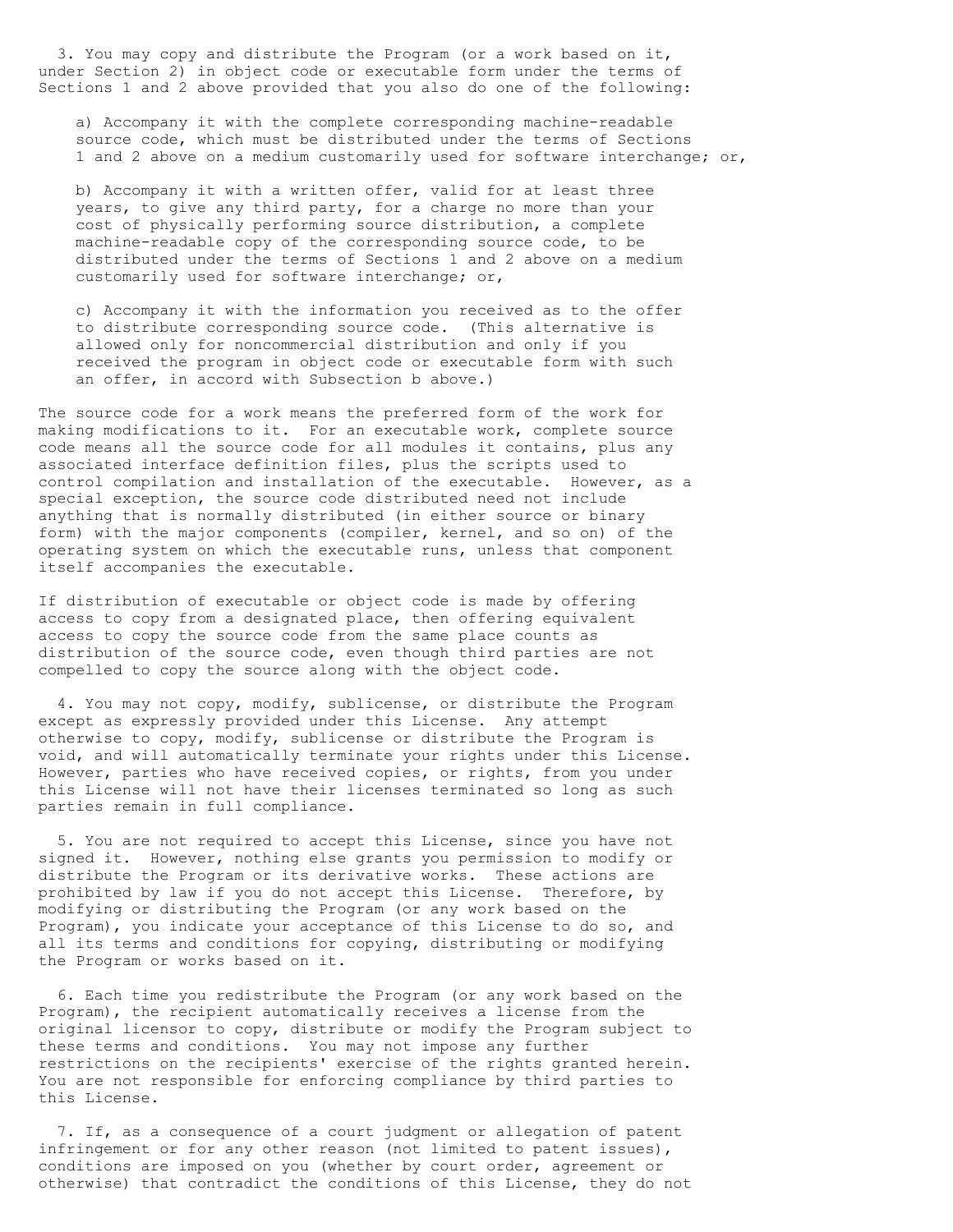excuse you from the conditions of this License. If you cannot distribute so as to satisfy simultaneously your obligations under this License and any other pertinent obligations, then as a consequence you may not distribute the Program at all. For example, if a patent license would not permit royalty-free redistribution of the Program by all those who receive copies directly or indirectly through you, then the only way you could satisfy both it and this License would be to refrain entirely from distribution of the Program.

If any portion of this section is held invalid or unenforceable under any particular circumstance, the balance of the section is intended to apply and the section as a whole is intended to apply in other circumstances.

It is not the purpose of this section to induce you to infringe any patents or other property right claims or to contest validity of any such claims; this section has the sole purpose of protecting the integrity of the free software distribution system, which is implemented by public license practices. Many people have made generous contributions to the wide range of software distributed through that system in reliance on consistent application of that system; it is up to the author/donor to decide if he or she is willing to distribute software through any other system and a licensee cannot impose that choice.

This section is intended to make thoroughly clear what is believed to be a consequence of the rest of this License.

 8. If the distribution and/or use of the Program is restricted in certain countries either by patents or by copyrighted interfaces, the original copyright holder who places the Program under this License may add an explicit geographical distribution limitation excluding those countries, so that distribution is permitted only in or among countries not thus excluded. In such case, this License incorporates the limitation as if written in the body of this License.

 9. The Free Software Foundation may publish revised and/or new versions of the General Public License from time to time. Such new versions will be similar in spirit to the present version, but may differ in detail to address new problems or concerns.

Each version is given a distinguishing version number. If the Program specifies a version number of this License which applies to it and "any later version", you have the option of following the terms and conditions either of that version or of any later version published by the Free Software Foundation. If the Program does not specify a version number of this License, you may choose any version ever published by the Free Software Foundation.

 10. If you wish to incorporate parts of the Program into other free programs whose distribution conditions are different, write to the author to ask for permission. For software which is copyrighted by the Free Software Foundation, write to the Free Software Foundation; we sometimes make exceptions for this. Our decision will be guided by the two goals of preserving the free status of all derivatives of our free software and of promoting the sharing and reuse of software generally.

## NO WARRANTY

 11. BECAUSE THE PROGRAM IS LICENSED FREE OF CHARGE, THERE IS NO WARRANTY FOR THE PROGRAM, TO THE EXTENT PERMITTED BY APPLICABLE LAW. EXCEPT WHEN OTHERWISE STATED IN WRITING THE COPYRIGHT HOLDERS AND/OR OTHER PARTIES PROVIDE THE PROGRAM "AS IS" WITHOUT WARRANTY OF ANY KIND, EITHER EXPRESSED OR IMPLIED, INCLUDING, BUT NOT LIMITED TO, THE IMPLIED WARRANTIES OF MERCHANTABILITY AND FITNESS FOR A PARTICULAR PURPOSE. THE ENTIRE RISK AS TO THE QUALITY AND PERFORMANCE OF THE PROGRAM IS WITH YOU. SHOULD THE PROGRAM PROVE DEFECTIVE, YOU ASSUME THE COST OF ALL NECESSARY SERVICING, REPAIR OR CORRECTION.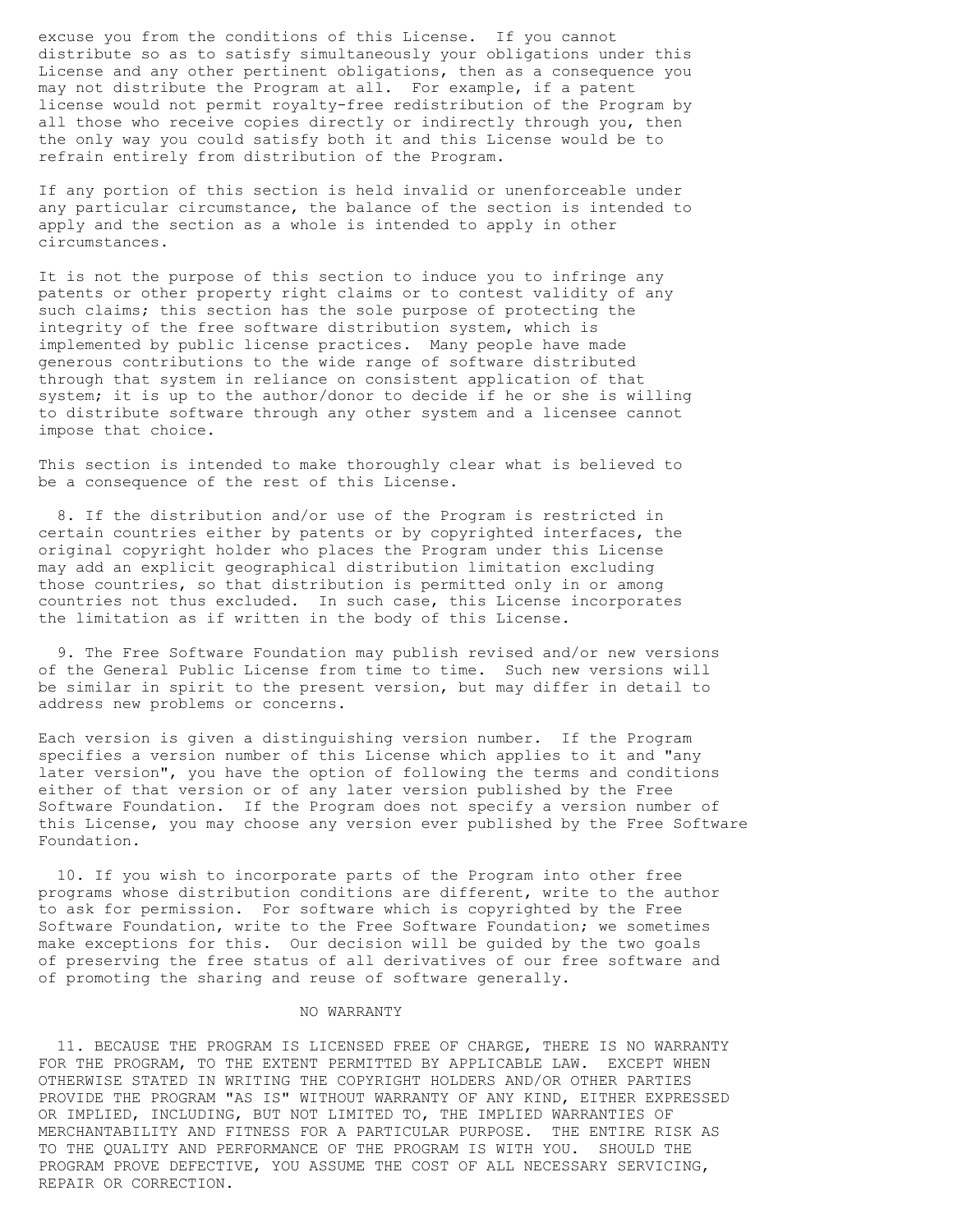12. IN NO EVENT UNLESS REQUIRED BY APPLICABLE LAW OR AGREED TO IN WRITING WILL ANY COPYRIGHT HOLDER, OR ANY OTHER PARTY WHO MAY MODIFY AND/OR REDISTRIBUTE THE PROGRAM AS PERMITTED ABOVE, BE LIABLE TO YOU FOR DAMAGES, INCLUDING ANY GENERAL, SPECIAL, INCIDENTAL OR CONSEQUENTIAL DAMAGES ARISING OUT OF THE USE OR INABILITY TO USE THE PROGRAM (INCLUDING BUT NOT LIMITED TO LOSS OF DATA OR DATA BEING RENDERED INACCURATE OR LOSSES SUSTAINED BY YOU OR THIRD PARTIES OR A FAILURE OF THE PROGRAM TO OPERATE WITH ANY OTHER PROGRAMS), EVEN IF SUCH HOLDER OR OTHER PARTY HAS BEEN ADVISED OF THE POSSIBILITY OF SUCH DAMAGES.

END OF TERMS AND CONDITIONS

How to Apply These Terms to Your New Programs

 If you develop a new program, and you want it to be of the greatest possible use to the public, the best way to achieve this is to make it free software which everyone can redistribute and change under these terms.

To do so, attach the following notices to the program. It is safest to attach them to the start of each source file to most effectively convey the exclusion of warranty; and each file should have at least the "copyright" line and a pointer to where the full notice is found.

 {description} Copyright (C) {year} {fullname}

 This program is free software; you can redistribute it and/or modify it under the terms of the GNU General Public License as published by the Free Software Foundation; either version 2 of the License, or (at your option) any later version.

 This program is distributed in the hope that it will be useful, but WITHOUT ANY WARRANTY; without even the implied warranty of MERCHANTABILITY or FITNESS FOR A PARTICULAR PURPOSE. See the GNU General Public License for more details.

 You should have received a copy of the GNU General Public License along with this program; if not, write to the Free Software Foundation, Inc., 51 Franklin Street, Fifth Floor, Boston, MA 02110-1301 USA.

Also add information on how to contact you by electronic and paper mail.

If the program is interactive, make it output a short notice like this when it starts in an interactive mode:

 Gnomovision version 69, Copyright (C) year name of author Gnomovision comes with ABSOLUTELY NO WARRANTY; for details type `show w'. This is free software, and you are welcome to redistribute it under certain conditions; type `show c' for details.

The hypothetical commands `show w' and `show c' should show the appropriate parts of the General Public License. Of course, the commands you use may be called something other than `show w' and `show c'; they could even be mouse-clicks or menu items--whatever suits your program.

You should also get your employer (if you work as a programmer) or your school, if any, to sign a "copyright disclaimer" for the program, if necessary. Here is a sample; alter the names:

 Yoyodyne, Inc., hereby disclaims all copyright interest in the program `Gnomovision' (which makes passes at compilers) written by James Hacker.

 {signature of Ty Coon}, 1 April 1989 Ty Coon, President of Vice

This General Public License does not permit incorporating your program into proprietary programs. If your program is a subroutine library, you may